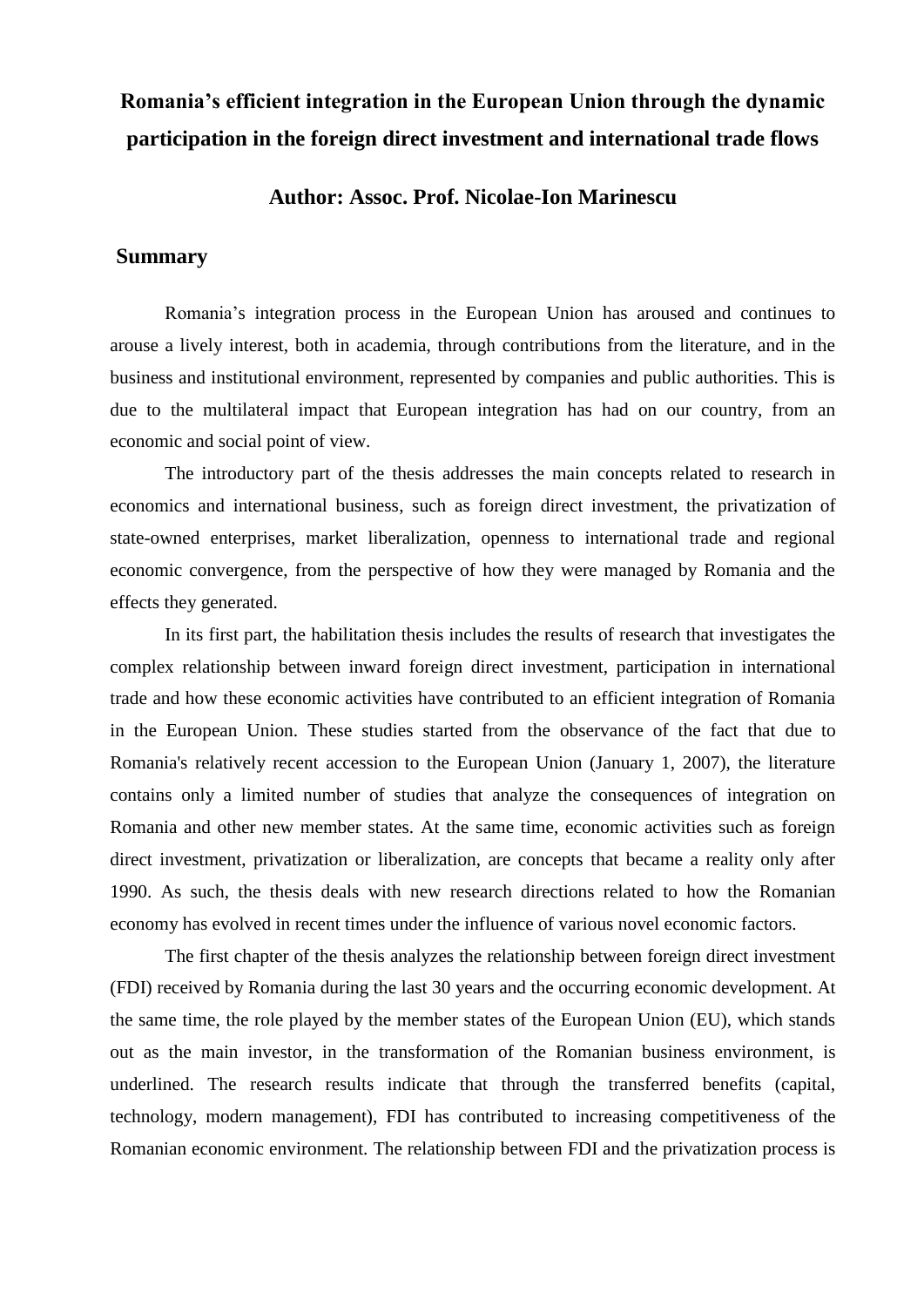also clearly highlighted. Foreign direct investment has had a good upward pace, especially after 2000, reaching a record in 2008, the year after EU accession.

The research is based on various statistical analysis tools that investigate the relationship between representative indicators, comparing Romania with other countries in Central and Eastern Europe. Another method used was the multiple correspondence analysis, also known as homogeneity analysis (or HOMALS).

It was intended to show the complex interaction of multiple variables such as turnover, profit margin, industry and type of company to study the comparative performance and competition between foreign affiliates owned by transnational companies in Romania and local companies. The research results indicate evidence for the crowding-out of domestic companies, respectively their replacement in the top positions, with the subsidiaries resulting from FDI.

The inward foreign direct investment was well represented in the Romanian energy sector. This topic is the subject of the second chapter of the habilitation thesis. The profound privatization and restructuring process implemented in Romania is analyzed, according to the reform program initiated by the European Union regarding the liberalization of the energy market. In line with the EU's objectives for the transition to "green" energy, Romania has taken huge steps towards replacing traditional (polluting) energy sources with renewable sources. The results illustrate the progress made by Romania in the installation of wind capacities, progress that places our country on one of the first places in the European Union in the field of wind energy production. Multiple methods were used for the research, combining exploratory analysis of secondary data with semi-structured interviews with managers of companies in the energy sector. The research results indicate a major change in the investment climate in the field of renewable energy. Legal changes after 2013 have discouraged continued investment in this sector, and the evolution of the renewable energy market is being critically investigated in the light of these transformations.

The third chapter of the habilitation thesis investigates how Romania's participation in international trade has contributed to a better integration of the country in the European economic environment. Romania's international trade has grown consistently, helped by the proximity to the European Union countries and especially by the lack of customs duties and nontariff barriers. EU member states are among Romania's main trading partners, with the top seven export positions and a majority share of over 76% in 2019 in foreign trade.

The research comprises calculus of Romania's specialization index in exports and of the revealed comparative advantage index. At the same time, the Pearson correlation coefficient is calculated to investigate the link between the growth ratio of FDI stock and exports. The results show how Romania's comparative advantages have changed over time and indicate a